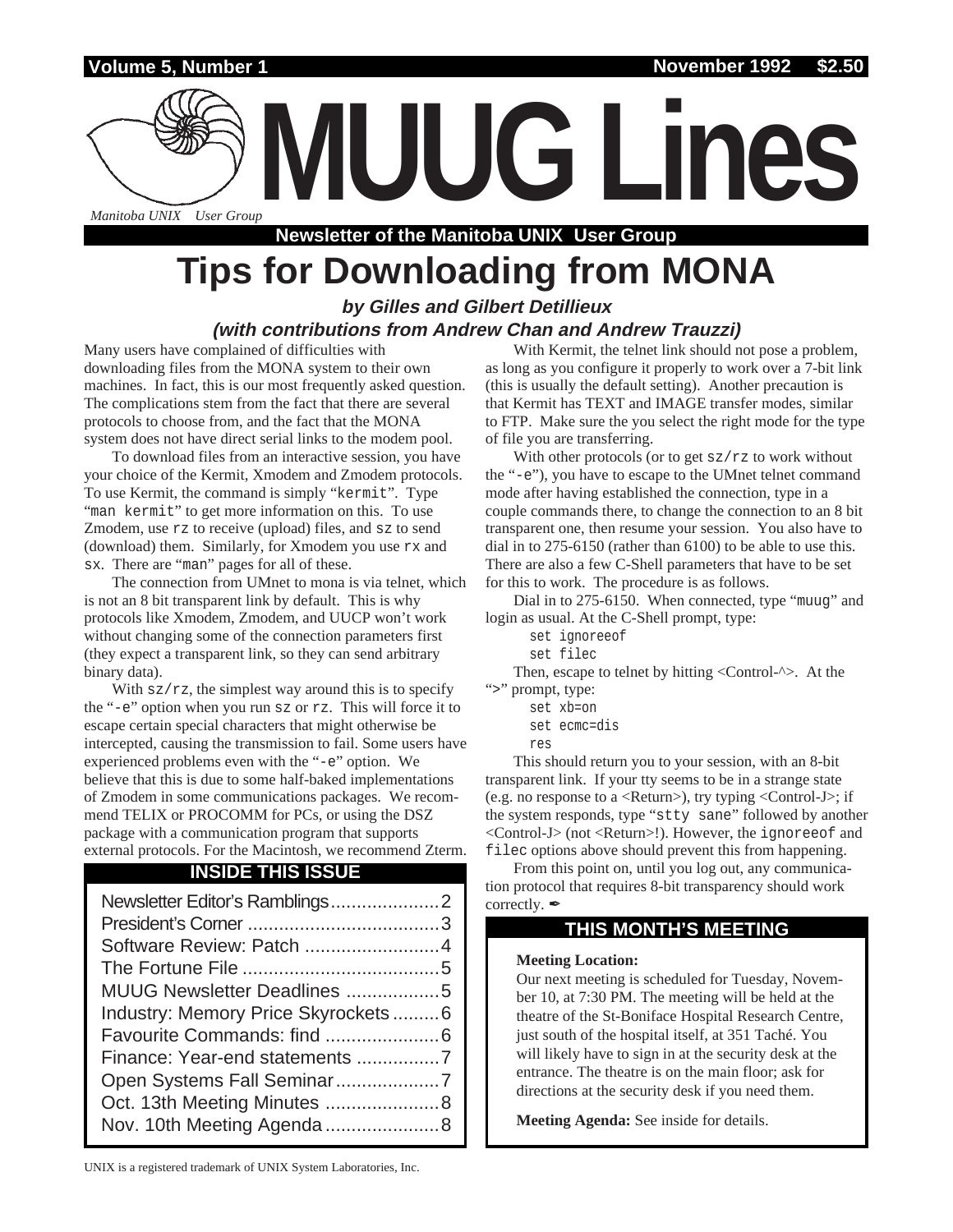#### **RAMBLINGS**

## **Fees, Renewal Dates, etc. By Gilbert Detillieux**

Welcome to another year. Hopefully, by now, you've sent in your renewal form(s) and are all paid up for the year. If not, your mailing label should clearly indicate if you are due for renewal. Now that we're going to staggered renewals, your renewal date will always be one year after you joined or renewed. (For many of you, this will still be October, as before.)

With all these changes, and with the confusion caused by our former pro-rated membership dues, it may not be clear to you when you have to renew. Again, check your mailing label – it will indicate your renewal date. Some of you who joined toward the end of summer, but paid for a full year, have had your renewal date moved up to next October, so you're paid up for the current year. Some of you also sent in your renewal payment, despite not being due for renewal yet – you will most likely receive a refund shortly.

Also please not that if you've recently paid for a full year's membership in MUUG, but haven't paid for your MONA account, that amount is now due. (You will likely receive an e-mail notice to that effect.) To renew your

| President:                     | Susan Zuk                    | (W) 788-7312   |
|--------------------------------|------------------------------|----------------|
| Vice-President:                | Bary Finch                   | (W) 934-2723   |
| Treasurer:                     | Rick Horocholyn              | (W) 474-4533   |
| Secretary:                     | Roland Schneider             | 1-482-5173     |
| Membership Sec.:               | Richard Kwiatkowski 589-4857 |                |
| Mailing List:                  | Roland Schneider             | 1-482-5173     |
| Meeting Coordinator: Paul Hope |                              | $(W)$ 237-2361 |
| Newsletter editor:             | Gilbert Detillieux           | 489-7016       |
| Publicity Director             | Gilles Detillieux            | 489-7016       |
| Information:                   | Susan Zuk                    | (W) 788-7312   |
|                                |                              | (FAX) 788-7450 |
| (or)                           | Gilbert Detillieux           | $(H)$ 489-7016 |
|                                |                              | (FAX) 269-9178 |

**Manitoba UNIX User Group P.O. Box 130 Saint-Boniface, Manitoba R2H 3B4**

> **Internet E-mail: editor@muug.mb.ca**

MONA account, fill in the MONA account application form (even if you filled one in initially), completing all of the personal information, and indicating your current userid. You can omit the password if your account is already in use, and has a secure password. Accounts that have not been renewed by the next meeting date, November 10, will be cancelled.

With that out of the way, I hope you enjoy this issue of the newsletter. Thanks to all the usual contributors. Thanks also to those who have offered (or will offer) to help by writing articles, selecting articles to reprint, and/or otherwise help out on the new editorial committee that will be set up. This committee will help make the task of putting the newsletter together more pleasant, and will hopefully result in more diversity and quality in the newsletter's contents. If you are planning to contribute to the newsletter or help out on the committee, please note the schedule of deadlines on page 5.

Also, don't forget about the upcoming Open Systems seminar, described on page 7. See you at the meeting.  $\mathscr I$ 

#### **The 1992-1993 Executive Copyright Policy and Disclaimer**

This newsletter is Copyrighted by the Manitoba UNIX User Group. Articles may be reprinted without permission, for non-profit use, as long as the article is reprinted in its entirety and both the original author and the Manitoba UNIX User Group are given credit.

The Manitoba UNIX User Group, the editor, and contributors of this newsletter do not assume any liability for any damages that may occur as a result of information published in this newsletter.

#### **Our Address Community Community Community Community Community Community Community Community Community Community Community Community Community Community Community Community Community Community Community Community Community**

The Manitoba UNIX User Group meets at 7:30 PM the second Tuesday of every month, except July and August. Meeting locations vary. The newsletter is mailed to all paid-up members one week prior to the meeting. Membership dues are \$25 annually and are due as indicated by the renewal date on your newsletter's mailing label. Membership dues are accepted by mail, or at any meeting.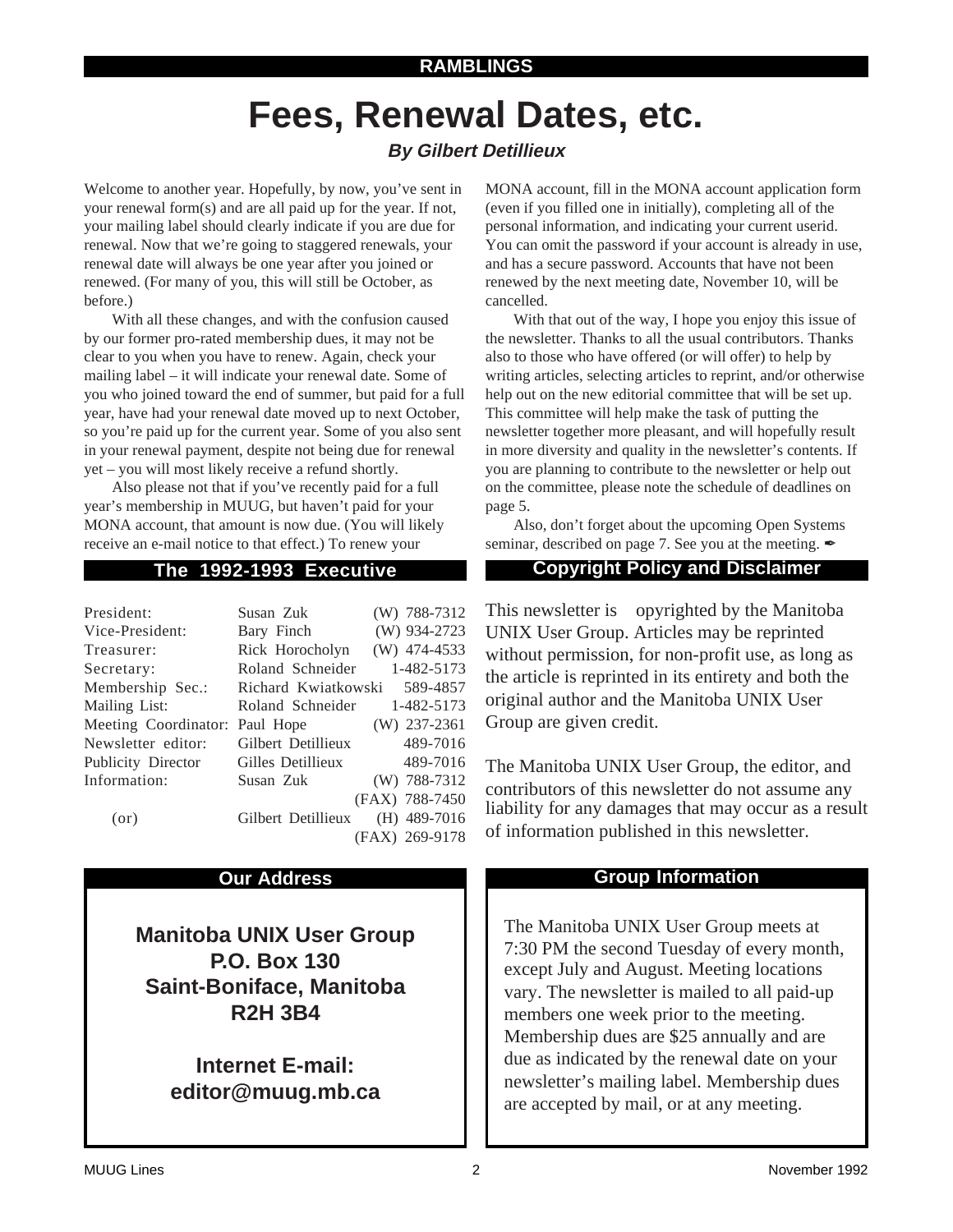## **Welcome to a new MUUG Year By Susan Zuk, President**

Welcome to a new MUUG season complete with a new board with some new faces. I would like to extend a warm welcome to Bary Finch and Paul Hope. I look forward to working with you during the year. If this year is anything like the last one, you should find your involvement very fulfilling. For a list of the board and their positions, please read on.

At the November meeting, the board members will be providing you with an overview of their responsibilities and will be requesting volunteers to help them achieve their goals. Please think of what you would like to do this year to help the group. There will be sign-up sheets at the meeting.

A few weeks ago, I attended the National Council Meeting in Quebec City. This meeting, which is held twice a year, is comprised of representatives from the various UniForum Canada affiliates and also included some members of the UniForum Canada Board.

As chairperson and participant, I found the session very interesting and helpful. The day began with the affiliates providing an update on their current and future activities. Some affiliates have very stable groups while others are just starting out. Calgary, Ottawa, Montreal, Quebec City, and our group seem to be very well established and growing. New groups such as Toronto and London are progressing and appreciated much of the information we were able to share with them.

It is very interesting to see how the groups operate and the similarities and differences we have in program styles as well as membership makeup. For example, Calgary and Ottawa are very business oriented while Edmonton and Quebec City are more geared to technical users.We saw that all groups go through the same organizational growth stages as the group matures. This is where sharing information has a great effect on helping new affiliates.

One of the roles of the National Council is to help UniForum Canada fulfill its National objectives. As well, the National Council provides its view on what the affiliates require to meet their objectives both as a body and per affiliate. The National Council helps UniForum Canada see what the needs are on a country wide basis. To help UniForum Canada and the affiliates become a more

cohesive group, a task force has been formed to review the way in which UniForum Canada will interact with the affiliates. A method of how each affiliate can provide assistance to the National Board will also be outlined. The document will be completed by the end of February. If members are interested in getting involved with the National programs, let me know and I will provide you with some of the areas where assistance is required.

UniForum Canada also has a newsletter which is sent out every 2 months. This newsletter is called README. If you would like to submit articles to be printed in this publication send your information to: README Article, Suite 3-46 Three Valleys Drive, Don Mills, Ontario, M3A 3B5; FAX to (416) 362-8324 (Greg Woods); or e-mail to <uniforum@robohack.UUCP>. The information will be much appreciated.

Note on your calendar the upcoming fall seminar called "Open Systems - Getting Past All the Hype" and cosponsored by the Canadian Information Processing Society (CIPS). It is being held on Thursday, November 19 at the Winnipeg Convention Centre. This will give you an opportunity to see what different companies, both local and international, are doing when it comes to Open Systems. See details in the brochure you just received as well as in this newsletter. Students should also note the great price which is being offered to them. This seminar will help you see what organizations are doing and what type of things you may be involved with during your career. At \$35.00 for students you just can't go wrong.

To take a look at future activities, we would like to tell you about a comedian who is coming to town in January. A fellow named Jeff Armstrong or "Saint Silicon" will provide you with his evangelistic views of the computer world. Jeff states that he is the only computer comedian in the world. This special engagement will be on January 20, 1993. Mark your calendar and stay tuned for more information!

This month we will be visited by Jim Baglot of Frame Technology Corporation, from Vancouver. Jim's presentation will include a live demonstration of their product. We look forward to seeing you on the 10th and helping us to give Jim a warm Winnipeg welcome.

#### **MUUG Board**

### **Meet the New Board for 1992-1993**

Susan Zuk – President Bary Finch – Vice President Rick Horocholyn – Treasurer Roland Schneider – Secretary

Gilbert Detillieux – Newsletter Editor Gilles Detillieux – Publicity Director Richard Kwiatkowski – Membership Director Paul Hope – Meeting Co-ordinator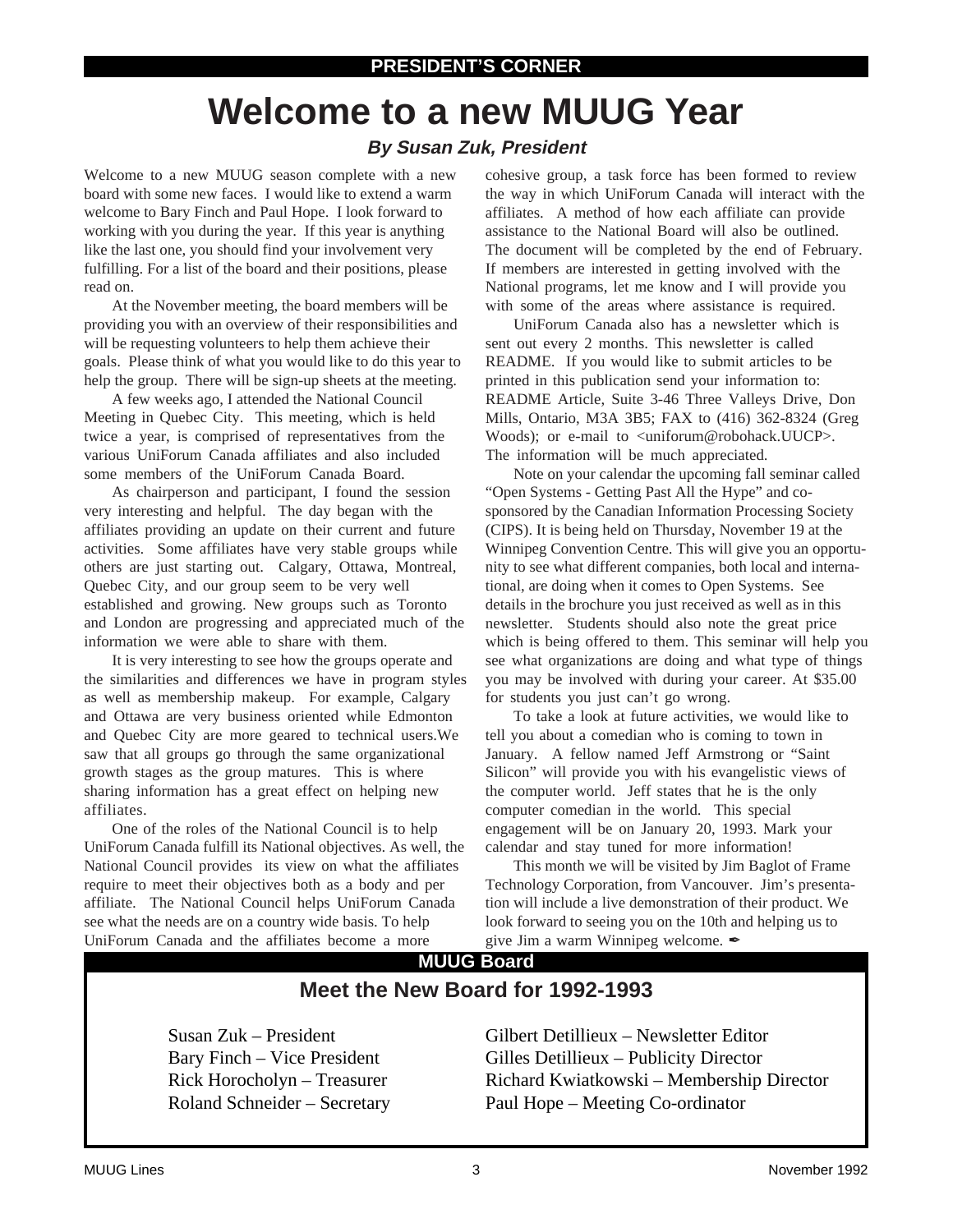# **SOFTWARE REVIEW Patch**

#### **by Roland Schneider**

One of the biggest problems with using public domain software is that it keeps changing. Every time the author adds a small enhancement, or fixes a bug, out comes another new version. Keeping up with the latest update quickly becomes a tiresome chore, especially if the entire distribution has to be downloaded, re-configured, re-compiled and reinstalled each time a little bug is fixed. For large programs, the downloading itself becomes a major task.

Enter the *patch* program, written by Larry Wall. The UNIX utility *diff* compares two files and reports the minimal set of differences. *Patch* can take one of those files and the *diff* output and recreate the other file. If the author of the PD program you want to update ran *diff* to record the changes he (or she) made to the program, all you need is those changes and the *patch* program. This saves downloading the entire distribution again, and preserves your local configuration or other changes to the original distribution. Most changes to larger PD programs are distributed this way.

Time for an example. Let's say I wrote the following paragraph as part of a larger article:

```
This is a demonstration
of the public domain
patch program wrote
by Larry Wall. This must
rank as one of the most
useful utility programs
ever released for free.
```
After I had submitted the article, I noticed my grammatical error, corrected it, and ran *diff* to compare the original article to the corrected article:

```
diff article fixed article > changes
```
The *diff* output is:

```
3c3
< patch program wrote
—
> patch program written
```
All the newsletter editor has to do now is type "patch article changes" producing the output

Hmm... Looks like a normal diff to me... Patching file note using Plan A... Hunk #1 succeeded at 3. done

This will apply the contents of changes to article, converting it into an exact replica of my file new\_article. The original article is renamed article.orig just in case something goes wrong and it has to be retrieved.

Patch works even better if you use the -c option on *diff* to produce a diff file containing the context around all changes. Because the context diff contains the file names involved, patch can simply be run as "patch < changes". Patch can also use the context information to deal with cases where the file being patched has had some unrelated local modifications.

I have also used patch for a number of other purposes, including maintaining operating system configuration files. Whenever I change a file in /etc or somewhere else on my system, I first make a copy of it and name it *file*.orig. When I've made my changes, I use diff  $-c$  to record them and store them in a safe place. After a new version of the operating system has been installed, I can use *patch* to reapply my changes, and allow its intelligent handling of changes in the files' contexts to deal with modifications to the configuration files made by the software vendor. At the very least, I have the human-readable output of *diff* to allow me to make the changes manually if *patch* can't manage on its own. After patch has run, I again have the original files named *file*.orig. ✒

#### **Facts in brief** Runs on: almost any UNIX machine How to get it: lots of ftp sites, MONA /usr/local/ src/patch.tar.Z (older version) Disk space: 159K for the source Usefulness: High Learning: Easy Installation effort: Low (highly automated self-configuration) Cost: Free

### **UNIX TRAINING**

### **UNIX Shell Programming (System V. Release 4.0)**

This course teaches the skills necessary to code, debug and use shell programs. Shell programs enable users, programmers, or system administrators to automate system tasks and develop prototype program solutions. This course combines lecture with laboratory time to allow the students to explore the capabilities of shell programming.

This course is being held November 30 to December 4, at the Unisys Winnipeg office, 1000-1661 Portage Avenue. Contact Susan Zuk or Debbie Harapiak, at 788-7400, for details.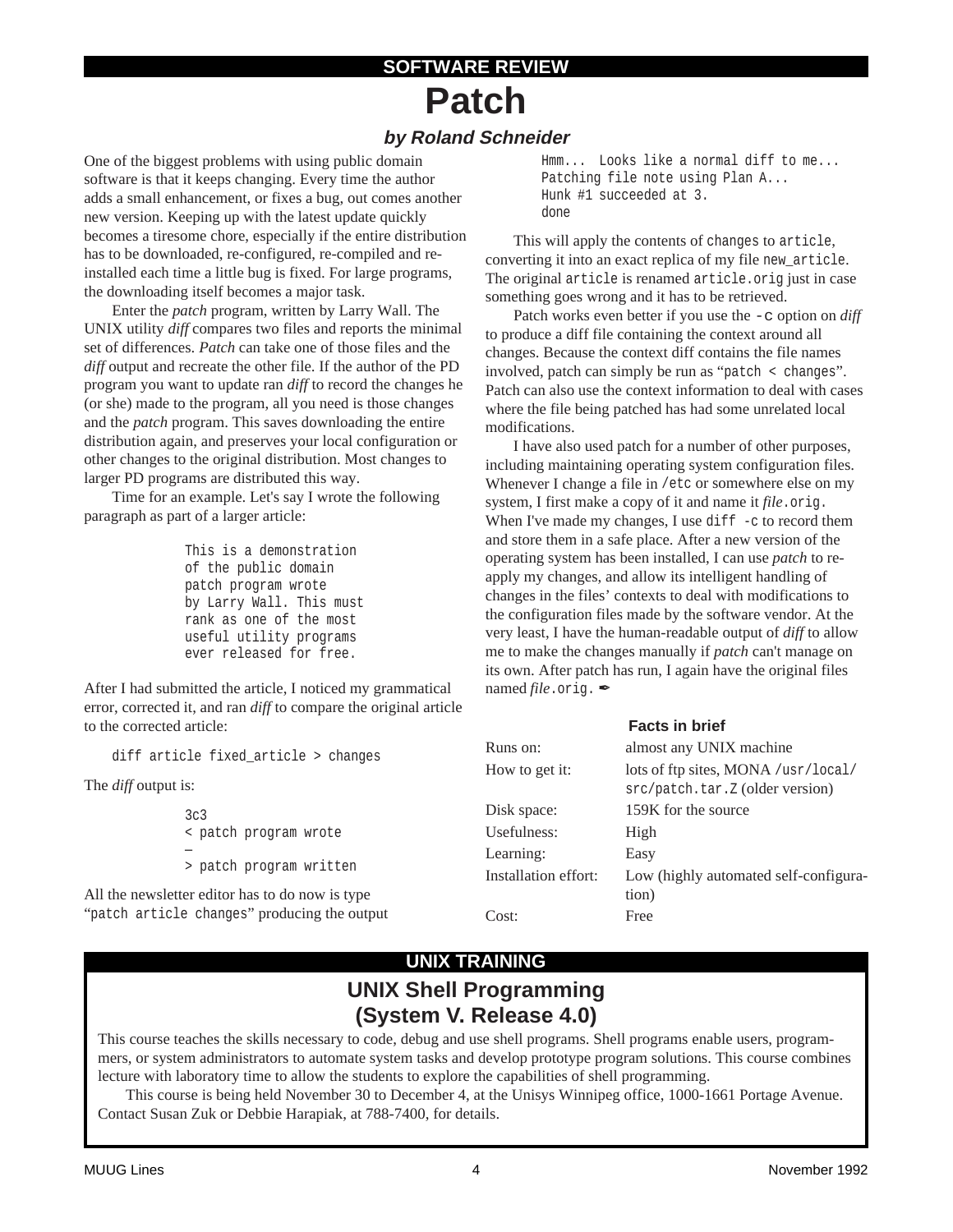## **THE FORTUNE FILE The Toaster**

#### **Submitted by Ken Stewart (original source unknown)**

Once upon a time, in a kingdom not far from here, a king summoned two of his advisors for a test. He showed them both a shiny metal box with two slots in the top, a control knob, and a lever. "What do you think this is?"

One advisor, an engineer, answered first. "It is a toaster," he said. The king asked, "How would you design an embedded computer for it?" The engineer replied, "Using a four-bit microcontroller, I would write a simple program that reads the darkness knob and quantizes its position to one of 16 shades of darkness, from snow white to coal black. The program would use that darkness level as the index to a 16 element table of initial timer values. Then it would turn on the heating elements and start the timer with the initial value selected from the table. At the end of the time delay, it would turn off the heat and pop up the toast. Come back next week, and I'll show you a working prototype."

The second advisor, a computer scientist, immediately recognized the danger of such short-sighted thinking. He said, "Toasters don't just turn bread into toast, they are also used to warm frozen waffles. What you see before you is really a breakfast food cooker. As the subjects of your kingdom become more sophisticated, they will demand more capabilities. They will need a breakfast food cooker that can also cook sausage, fry bacon, and make scrambled eggs. A toaster that only makes toast will soon be obsolete. If we don't look to the future, we will have to completely redesign the toaster in just a few years."

"With this in mind, we can formulate a more intelligent solution to the problem. First, create a class of breakfast foods. Specialize this class into subclasses: grains, pork, and poultry. The specialization process should be repeated with grains divided into toast, muffins, pancakes, and waffles; pork divided into sausage, links, and bacon; and poultry divided into scrambled eggs, hard-boiled eggs, poached eggs, fried eggs, and various omelet classes."

"The ham and cheese omelet class is worth special

attention because it must inherit characteristics from the pork, dairy, and poultry classes. Thus, we see that the problem cannot be properly solved without multiple inheritance. At run time, the program must create the proper object and send a message to the object that says, 'Cook yourself.' The semantics of this message depend, of course, on the kind of object, so they have a different meaning to a piece of toast than to scrambled eggs."

"Reviewing the process so far, we see that the analysis phase has revealed that the primary requirement is to cook any kind of breakfast food. In the design phase, we have discovered some derived requirements. Specifically, we need an object-oriented language with multiple inheritance. Of course, users don't want the eggs to get cold while the bacon is frying, so concurrent processing is required, too."

"We must not forget the user interface. The lever that lowers the food lacks versatility, and the darkness knob is confusing. Users won't buy the product unless it has a userfriendly, graphical interface. When the breakfast cooker is plugged in, users should see a cowboy boot on the screen. Users click on it, and the message 'Booting UNIX v. 8.3' appears on the screen. (UNIX 8.3 should be out by the time the product gets to the market.) Users can pull down a menu and click on the foods they want to cook."

"Having made the wise decision of specifying the software first in the design phase, all that remains is to pick an adequate hardware platform for the implementation phase. An Intel 80386 with 8MB of memory, a 30MB hard disk, and a VGA monitor should be sufficient. If you select a multitasking, object oriented language that supports multiple inheritance and has a built-in GUI, writing the program will be a snap. (Imagine the difficulty we would have had if we had foolishly allowed a hardware-first design strategy to lock us into a four-bit microcontroller!)."

The king had the computer scientist thrown in the moat, and they all lived happily ever after.  $\mathscr I$ 

| <b>Issue Number</b>       | <b>Month</b> | <b>Articles</b> | <b>Deadlines</b><br><b>Final Copy</b> | <b>Mailing</b> | <b>MUUG Monthly</b><br><b>Meeting Date</b> |
|---------------------------|--------------|-----------------|---------------------------------------|----------------|--------------------------------------------|
| Volume $5$ , No. 01       | November     | October 17      | October 24                            | October 31     | November 10, 1992                          |
| Volume 5, No. 02 December |              | November 14     | November 21                           | November 28    | December 8, 1992                           |
| Volume $5$ , No. 03       | January      | December 19     | December 26                           | January 2      | January 12, 1993                           |
| Volume $5$ , No. 04       | February     | January 16      | January 23                            | January 30     | February 9, 1993                           |
| Volume $5$ , No. $05$     | March        | February 13     | February 20                           | February 27    | March 9, 1993                              |
| Volume $5$ , No. 06       | April        | March 20        | March 27                              | April 3        | April 13, 1993                             |
| Volume 5, No. 07          | May          | April 17        | April 24                              | May 1          | May 11, 1993                               |
| Volume $5$ , No. 08       | June         | May $15$        | May 22                                | May 29         | June 8, 1993                               |
| Volume $5$ , No. 09       | September    | August 21       | August 28                             | September 4    | September 14, 1993                         |
| Volume $5$ , No. 10       | October      | September 18    | September 25                          | October 2      | October 12, 1993                           |

**MUUG Lines Newsletter Deadlines for 1992-1993**

Mailing deadline is always 10 days prior to meeting date, to ensure sufficient advance notice of motions, etc. All copy (ads, columns, meeting notices, etc.) must be submitted by noon on the final copy deadline date, which is one week prior to the mailing deadline. Articles and any other material that isn't time sensitive must be submitted by the articles deadline, which is one week prior to the final copy deadline.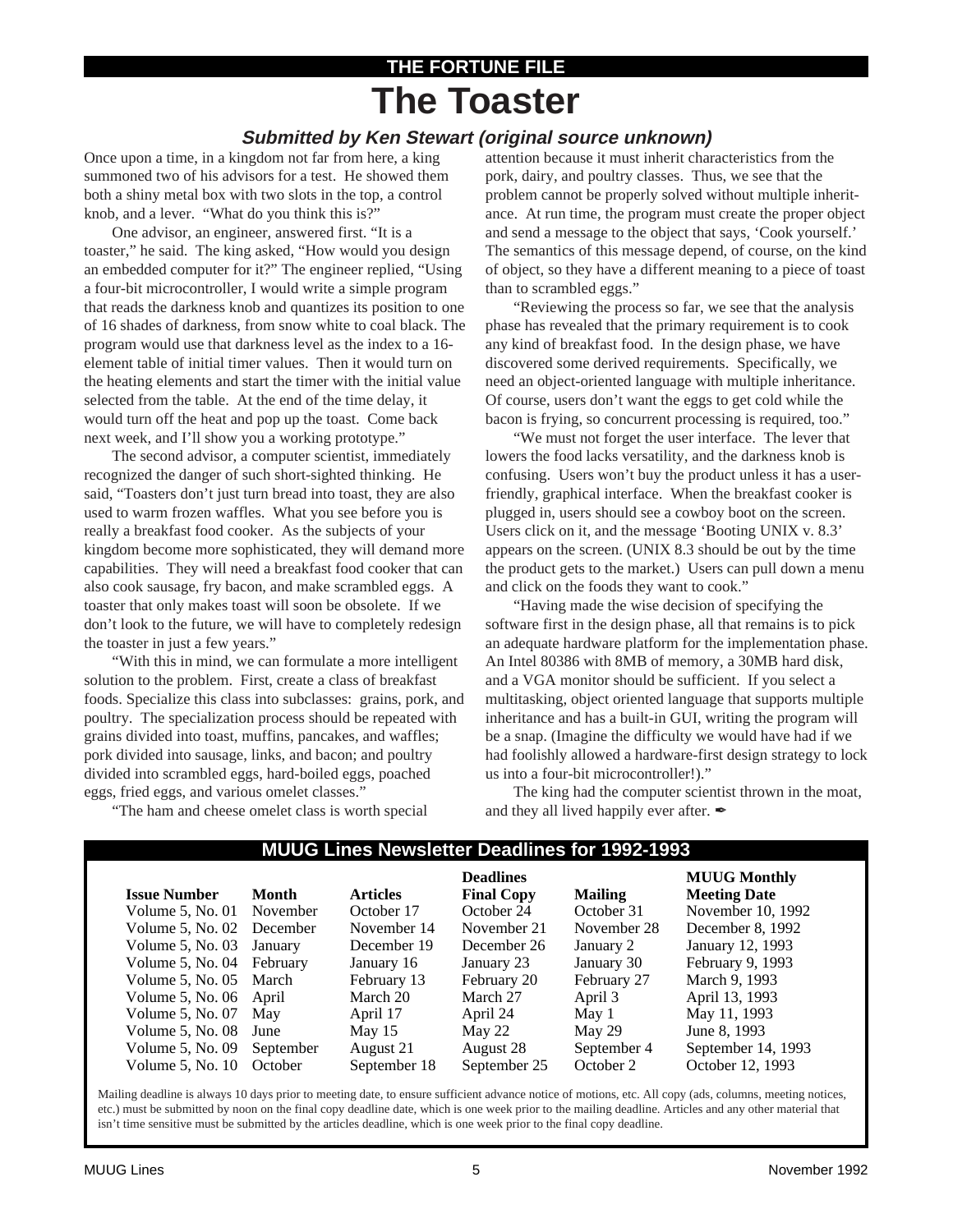# **INDUSTRY Memory Price Skyrockets!**

#### **By Mark H. Anbinder & Adam C. Engst**

*Reprinted from TidBITS. Copyright 1990-1992 Adam & Tonya Engst.*

Elephants beware! The price of memory is shooting up! This is largely due to a tariff levied on Korean-imported memory chips, such as from Hyundai and Samsung. The US Commerce Department just ruled in favor of US memory manufacturer Micron Technology's complaint that the South Korean manufacturers were selling chips for less than it cost to make them. Samsung and others have posted a bond to continue importing chips, reportedly at the same price as before the ruling. As a result of the ruling, Japanese chip prices are going up as distributors bid more and promise quicker payments for materials to build SIMMs.

What this means for users is that SIMM prices will rise and supply will become tight. As with hard drives and other components, major manufacturers like Apple tend to get "first dibs" on parts used in building their computers, so other vendors may be left with the scraps. End-user prices on computers are unlikely to rise as an immediate result of this shortage, especially since Apple buys memory from many different sources around the world, but prices that might have come down in the near future probably won't.

Memory industry insiders are estimating that this backlog, and resulting price increases, will last anywhere from several weeks to several months, with a common

estimate of about four months. Chances are fairly good that, for at least the next few weeks, prices will increase steadily. Paul McGraw of APS feels prices will rise quickly, level off for a while, and then gradually descend to perhaps \$30US/ MB, although probably not as far as the \$25US/MB range of last week. MacWEEK quoted Mike Frost, president of TechWorks, as saying " This could create a shortage like back in 1988 when prices shot through the roof. The savvy corporate buyer will buy supplies now to cover the next several months."

This situation may serve to shake out some of the cutrate memory vendors, who will be unable to retain customer loyalty as their prices increase dramatically and delays mount. One possible result is that, even when things settle down, the final memory prices may be substantially higher than they are now. This will be due only partly to the increased taxes, and partly to a reduction in competition. Although it may already be too late, don't put off investigating RAM prices if you're thinking about buying memory in the next few months.  $\mathscr{I}$ 

*Information from: Paul McGraw, APS vice-president Related articles: MacWEEK — 26-Oct-92, Vol. 6, #38, pg. 1*

### **MY FAVOURITE COMMAND**

### **find – Find Files by Name, or by Other Characteristics by Roland Schneider**

If you're like me, and have been using the same computer system for a number of years, you probably have hundreds, if not thousands, of files in your account. (I have over 6000 at the moment) How do you find that one file you **know** you saved three months ago, under a nice descriptive name, but somewhere deep in an obscure directory?

The "\*" wildcard character works *within* the current directory, but does little when you want to recursively search an entire directory tree. Other operating systems have a recursive wildcard character, UNIX has the find command.

Let's say I remember that the word "internet" was part of the name of the file I was trying to find. I would change to my root directory and type:

find . -name '\*internet\*' -print

 The first argument to find is the name of the base directory to search from — in this case the *current* directory, indicated by a dot. The rest of the arguments are logically *and*ed together to form an expression. Parts of the expression may have side effects, like the "-print" in the example. Remember that the wildcard characters are special to the *shell,* and must be quoted so that the find program receives them undisturbed.

The find command will now print the name of every file in my directory hierarchy containing the string "internet". Unfortunately, I must have had the Internet on my mind recently, since I got a list of over 100 files. Luckily, I know

that the file I want was over 100K long, so I insert the condition "-size +100000c" and try again. The plus sign means *greater than* in this case.

The arguments to find can get pretty hairy. Let's say I want to clean up my directories, and delete all backup files ending in ".bak" or "~" which have not been modified in the last month, and print the names of the files as they are deleted. I would use

find .  $\langle$  -name '\*.bak' -o -name '\*~'  $\langle$  ) -mtime +30 -print -exec rm  $\{\}$ ' \;

Ugly, isn't is? The  $\setminus$   $\setminus$  pair is needed to make sure that the *or* of the two name conditions, separated by "-o", is interpreted in the correct order. "-mtime +30" selects files whose modification date is more than 30 days ago. The "-exec" obviously executes a command, in this case "rm", and the "{}" is converted to whatever filename passed the other tests. The execution arguments are terminated by the semi-colon, which must be escaped by the backslash to keep it from being interpreted by the shell.

There are lots of other conditions which can be added to the find expression. The online UNIX manual gives a complete, although brief, description along with a few examples. By the way, unless you're unusually brave, it's always a good idea to run find with a "-print" to test a complicated expression before using something like "-exec rm"! ✒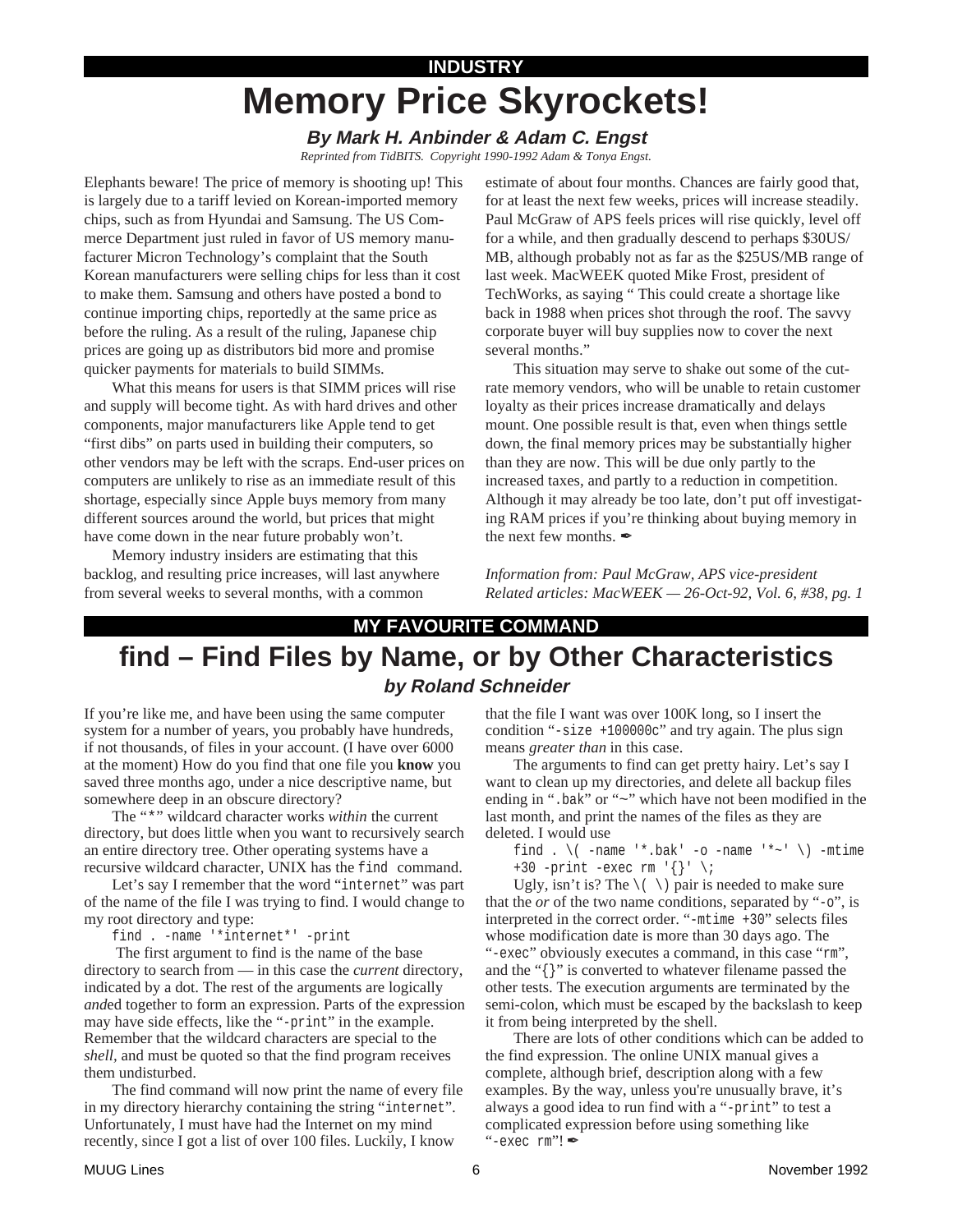### **FINANCE Manitoba UNIX User Group Year-end Financial Statements By Rick Horocholyn, Treasurer**

Revenues

#### **Balance Sheet As of 1992/09/30**

#### **Profit and Loss Statement For the 12 months ending 1992/09/30**

Membership Fees 2056.35

| Assets<br>Cash<br>Chequing<br><b>Investments</b><br>Equipment<br><b>Other Assets</b><br><b>Total Assets</b> | 304.00<br>900.92<br>8000.00<br>100.32<br>27.36<br>9332.60 |
|-------------------------------------------------------------------------------------------------------------|-----------------------------------------------------------|
| Liabilities<br><b>Accounts Payable</b>                                                                      | 276.56                                                    |
| <b>Total Liabilities</b>                                                                                    | 276.56                                                    |
| Equity<br>Net income (this year)<br>Retained Earnings (previous year)<br><b>Total Equity</b>                | 8544.71<br>511.33<br>9056.04                              |
| <b>Total Liabilities and Equity</b>                                                                         |                                                           |

| $1.1$ . The state of $1.0$ is $1.0$ in $1.0$ in $1.0$ in $1.0$ in $1.0$ in $1.0$ in $1.0$ in $1.0$ in $1.0$ in $1.0$ in $1.0$ in $1.0$ in $1.0$ in $1.0$ in $1.0$ in $1.0$ in $1.0$ in $1.0$ in $1.0$ in $1.0$ in $1.0$ in $1$ |          |
|--------------------------------------------------------------------------------------------------------------------------------------------------------------------------------------------------------------------------------|----------|
| Other Revenue (Fall Symposium)                                                                                                                                                                                                 | 8000.00  |
| <b>Total Revenues</b>                                                                                                                                                                                                          | 10056.35 |
|                                                                                                                                                                                                                                |          |
| Expenses                                                                                                                                                                                                                       |          |
| Newsletter (paper & postage)                                                                                                                                                                                                   | 880.32   |
| Advertising                                                                                                                                                                                                                    | 63.00    |
| Entertainment (Symposium wind-up)                                                                                                                                                                                              | 59.55    |
| Speaker Fees & Expenses                                                                                                                                                                                                        | 109.44   |
| <b>Bank Charges</b>                                                                                                                                                                                                            | 4.83     |
| Postal Box Rental                                                                                                                                                                                                              | 80.25    |
| Miscellaneous Expenses                                                                                                                                                                                                         | 314.25   |
| <b>Total Expenses</b>                                                                                                                                                                                                          | 1511.64  |
| Net Income                                                                                                                                                                                                                     | 8544.71  |
|                                                                                                                                                                                                                                |          |

*Rick Horocholyn works for Manitoba Hydro. He's been a member of the group for several years, and has been the group's treasurer since October, 1991.*

#### **Fall Seminar Announcement**

## **A CIPS/MUUG SEMINAR**

### **Open Systems – Getting Past the Hype**

**Thursday, November 19, 1992 Winnipeg Convention Centre 8:30 AM - 4:00 PM**

What does "*Open Systems*" really mean? How may it fit into your organization? Is "*Open Systems*" a reality and is it right for everyone? How does UNIX fit or does it not fit into this scenario? These are some of the questions which will be discussed at the joint Canadian Information Processing Society / Manitoba UNIX User Group fall seminar on Thursday, November 19th, 1992.

An industry specialist and author of *The Open Systems Handbook*, Mr. Tom Wheeler, will provide a current and future view on the subject followed by four real life case studies. These case studies will provide you with the opportunity to see how Open Systems are being implemented in organizations such as: The Canadian Wheat Board, Bell Corporation and DSC (Data Switch Corporation).

You will see if they are vanilla Open Systems environments or a mixture and why this is so.

We invite you to come and hear what people are really thinking and doing with their computer systems, to make sure they stay competitive and productive in today's quick paced world.

This is a unique opportunity for you to hear a diverse array of speakers, both local and international, discuss their experiences. You will also have an opportunity to ask them questions you have been wrestling with.

For a registration form please FAX your request to Susan Zuk at 788-7450, or if you have questions, call her at 788-7312.